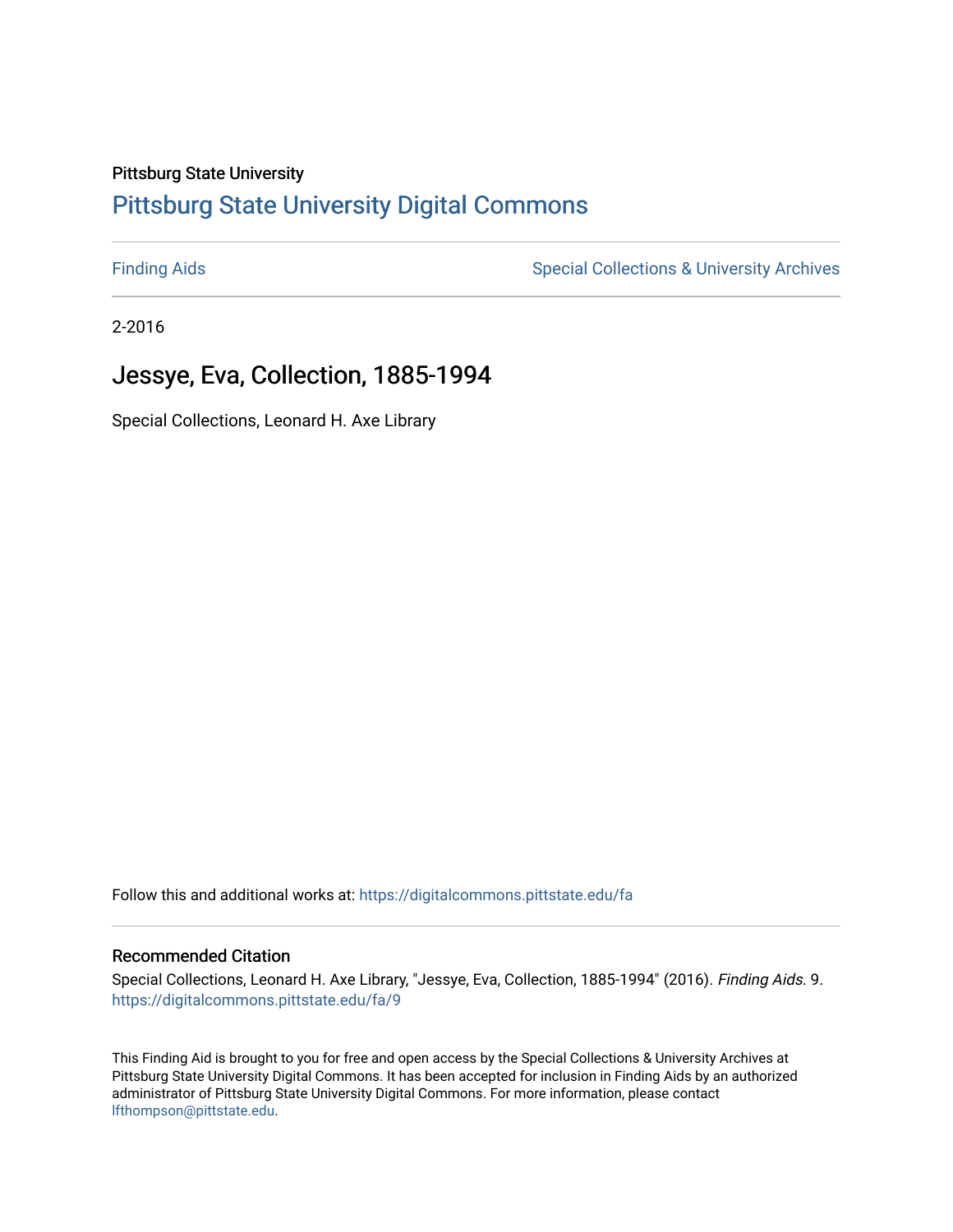**Eva Jessye Collection**

| <b>Title</b>                           | The Eva Jessye Collection                                                                                                                                                                                                                               |
|----------------------------------------|---------------------------------------------------------------------------------------------------------------------------------------------------------------------------------------------------------------------------------------------------------|
| <b>Collection Number</b>               | <b>MS 009</b>                                                                                                                                                                                                                                           |
| <b>Creator</b>                         | Dr. Eva Jessye                                                                                                                                                                                                                                          |
| <b>Dates</b>                           | 1885-1994                                                                                                                                                                                                                                               |
| <b>Collection Size</b>                 | 10 linear feet                                                                                                                                                                                                                                          |
| <b>Scope and Content</b>               | Letters, photographs, music, programs, audio<br>recordings, and newspapers primarily relating to the<br>life and musical career of Eva Jessye.                                                                                                          |
| <b>Name and Location of Repository</b> | Pittsburg State University, Leonard Axe Library,<br>Special Collections & University Archives<br>1701 S. Broadway<br>Pittsburg, Kansas 66762<br>$(620)$ 235-4883<br>speccol@pittstate.edu                                                               |
| <b>Languages</b>                       | English                                                                                                                                                                                                                                                 |
| <b>Access Restrictions</b>             | There are no restrictions and the collection is open<br>for research. Researchers must use the collection in<br>accordance with the policies of the Special<br>Collections & University Archives, Leonard H. Axe<br>Library, Pittsburg State University |
|                                        | $\sim$ $\sim$ $\sim$ $\sim$ $\sim$                                                                                                                                                                                                                      |

**Biographical Note** Born in Coffeyville, Kansas, on January 20, 1895,

Eva Alberta Jessye started her academic career in the public schools of Coffeyville and Iola, Kansas. At age 13 she attended Western University in Quindaro, Kansas, graduating in 1914. She went on to Langston University in Langston, Oklahoma where she received a lifetime certificate in teaching.

Jessye taught in elementary schools in Taft, Haskell, and Muskogee, Oklahoma before she became a reporter and columnist for the *Baltimore Afro-American* in 1925. In 1926 she joined a choral group in New York called the Dixie Jubilee Singers. This group would eventually become the world-renowned Eva Jessye Choir. The choir performed spirituals, work songs, ballads, ragtime, jazz, and light opera in a variety of mediums, such as radio, film, and stage. They were regulars on the "Major Bowes Family Radio Hour" and the "General Motors Hour." In 1927 the Dixie Jubilee Singers worked in Harry A. Pollard's film, *Uncle Tom's Cabin*. The same year, Dr. Jessye compiled and published a critically acclaimed collection of songs titled *My Spirituals*. In 1929 King Vidor directed *Hallelujah*, the first musical motion picture with an all-Black cast. The film featured the Dixie Jubilee Singers with Jessye as choral director.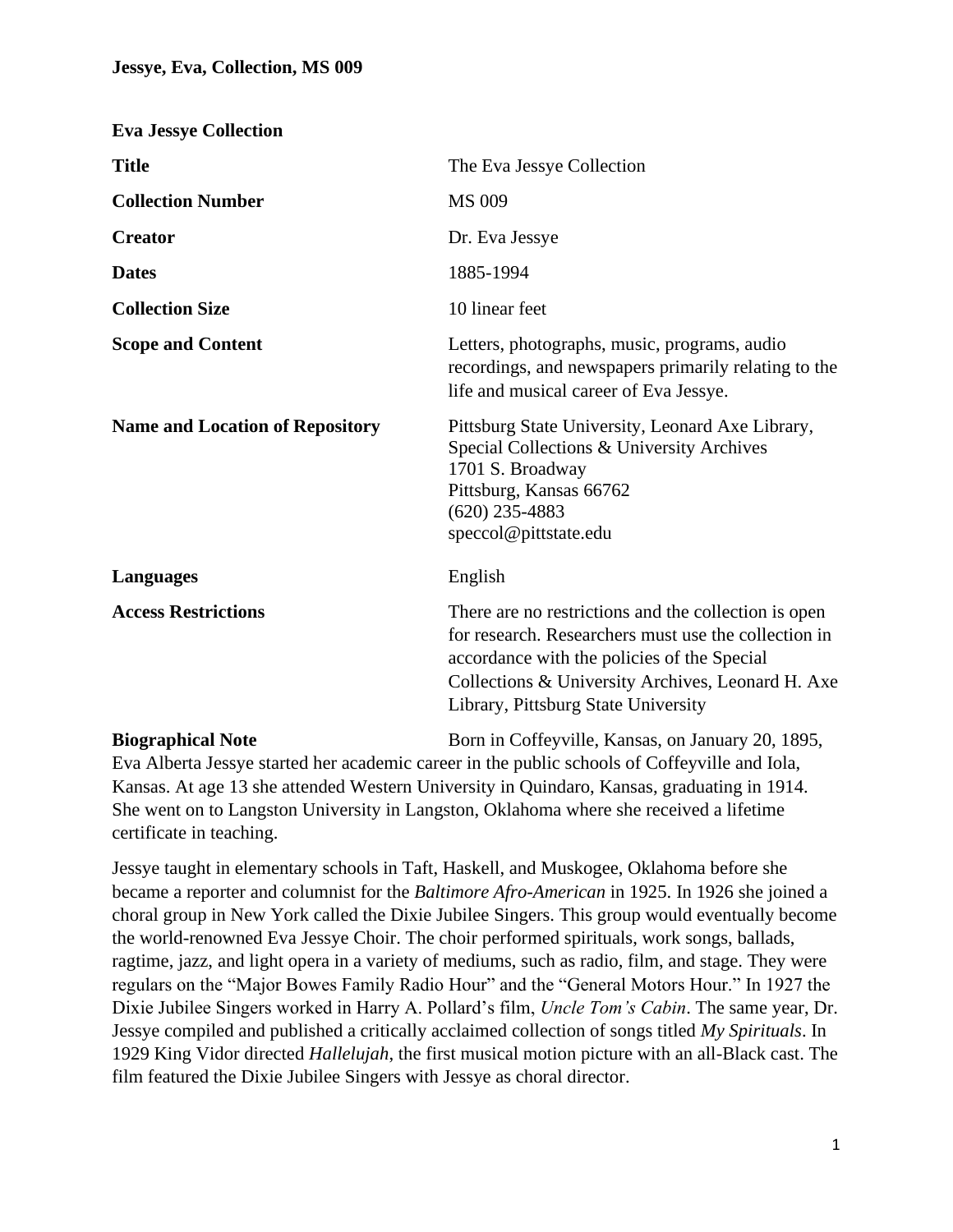Dr. Jessye was appointed choral director for the New York production of the Virgil Thomson and Gertrude Stein opera, *Four Saints in Three Acts* in 1934. In 1935 Jessye was selected by George Gershwin to be choral director for the original production of his 1935 folk-opera, *Porgy and Bess*. For the next three decades, Jessye was associated with almost every *Porgy and Bess* production worldwide, earning the unofficial title of 'curator and guardian of the score.'

Eva Jessye was also involved in humanitarian efforts. Her experiences as a black woman during the Jim Crow era influenced her involvement in the later Civil Rights movement. She collaborated with African-American notables Marian Anderson, Mary McLeod Bethune, Julia Davis, Eubie Blake, Langston Hughes, Martin Luther King, Jr., and Paul Robeson. In August 1963, Martin Luther King, Jr. selected the Eva Jessye Choir as the official chorus of the historic March on Washington. The choir performed "We Shall Overcome" and "Freedom Is the Thing We're Talking About." Tom Mboya, founder of Kenya's Independence Movement Council and president of the People's Convention Party, later used the recordings of these songs during Kenya's struggle for independence. During the 1960s Eva Jessye also appeared in the motion pictures *Black Like Me* and *Slaves*.

Dr. Jessye returned to academia in her later years. She established the Eva Jessye Afro-American Music Collection at the University of Michigan in Ann Arbor in 1974. She established the Eva Jessye Collection at Pittsburg State University in Pittsburg, Kansas in 1977 and served as that university's Artist-In-Residence from 1978 to 1981.

During her lifetime Jessye received honorary degrees from Wilberforce University, Allen University, and Southern University, including an honorary doctorate. She also received numerous citations from government, educational, and musical organizations. In 1981, Governor John Carlin of Kansas declared Dr. Eva Jessye to be Kansas Ambassador for the Arts.

In a 1984 interview by Jacob U. Gordon, Jessye was asked what she considered some of the drawbacks of being black and elderly in Kansas. Her reply was, "I often think if I had been white, where would I have been? Perhaps not anywhere. Because I think I had it made, you know. Who's that who said he took the path less traveled by? Robert Frost? I took the color less desirable and it made all the difference."

Dr. Eva Jessye died on February 21, 1992 at the age of 97 in Ann Arbor, Michigan.

# **Collection Overview**

The materials in the Eva Jessye Collection provide a good overview of her personal and musical career. The Papers are arranged into 18 series: **Biographical, Correspondence, Writings, Clippings, Photographs, Programs, Publicity, Eva Jessye Choir, Show announcements and invitations,** *Paradise Lost and Regained***, Eva Jessye Committee, Awards and Certificates, Audio Recordings, Scripts, Sheet Music and Scores, Black History, Contracts,** and **Miscellaneous**.

The **Biographical** series consists of Eva Jessye's resume, a marriage certificate (1936), a copy of her will (1962), and a copy of her death certificate and memorial program (1992). The series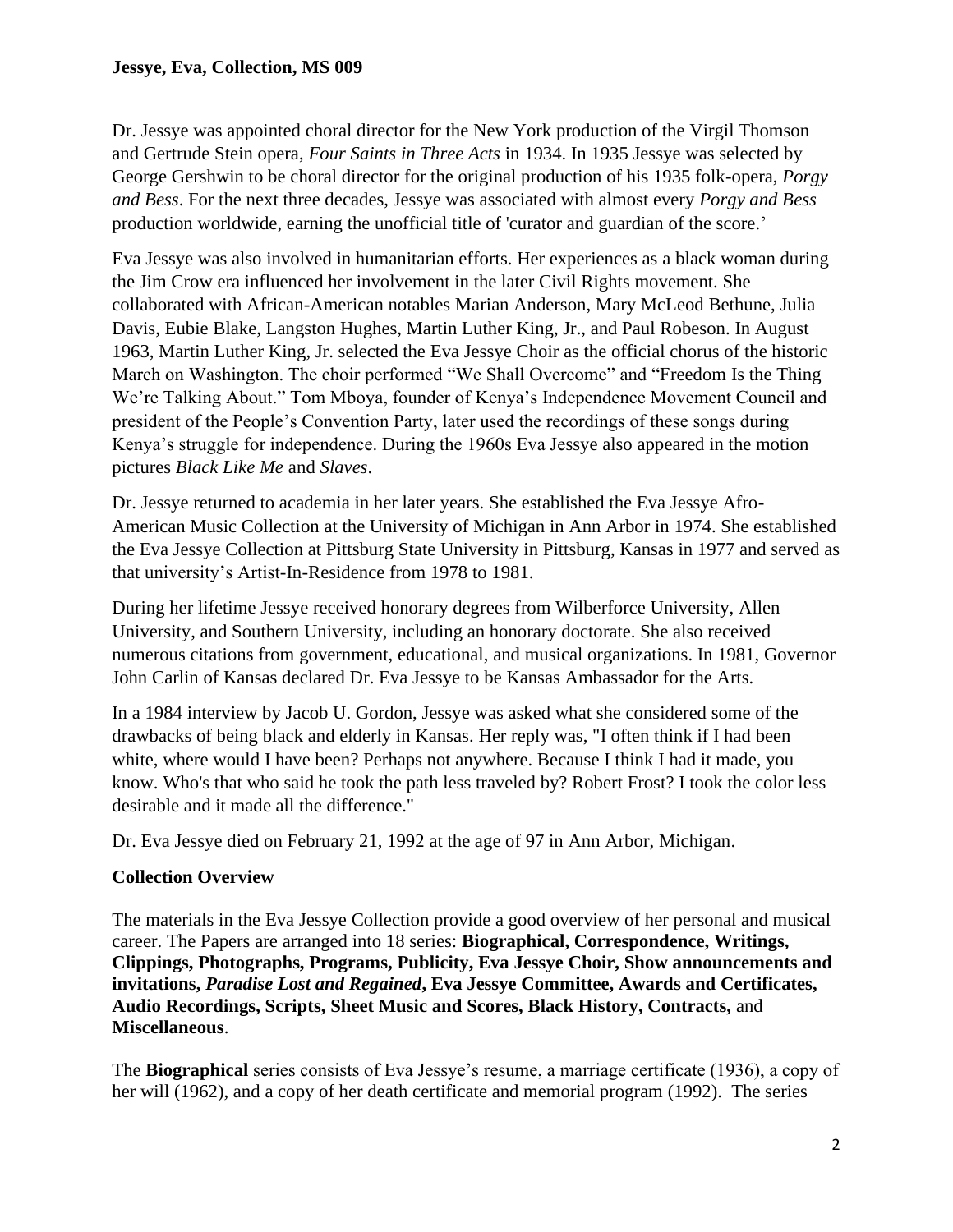also has a copy of an 1885 census form listing the Jesse [sic] family, and a transcript of a 1984 interview of Dr. Jessye by Jacob U. Gordon. The series also has Eva Jessye's notes for a proposed autobiography to be titled *Red Carpet and Cold Linoleum*.

The **Correspondence** series contains personal and professional correspondence from 1926 to 1992. The bulk of this series is arranged chronologically with undated letters at the end. Arranged separately within this series is correspondence with Jester Hairston from 1954 to 1978 and correspondence with Celia Cox from 1953 to 1980. The correspondence with Jester Hairston provides an extensive look at Afro-American music and entertainment from the 1950s to the 1970s and provides information on the life-long friendship between the two musicians. Notable correspondents in this series include Mary McCleod Bethune, Eubie Blake, Nannie Burroughs, Ossie Davis, Ruby Dee, George Gershwin, Ira Gershwin, Lorraine Hansberry, Langston Hughes, Coretta Scott King, William Grant Still, Leopold Stokowski, and King Vidor.

The **Writings** series consists of published and unpublished poems by Dr. Jessye dated from 1916 to 1984, including, *Selected Poems by Dr. Eva Jessye*, published in 1978 by The Little Balkans Press. The series also includes collected essays, poems, quotations, and prayers written Jessye, Eva (1895-1992) Collection, 1885-1994 by other artists. Unpublished manuscripts include "Eva Jessye: The Musical Poet" compiled by Ora Williams, and "Rice and Roses: The Story of Celia Cox" by Jessye.

The **Clippings** series consists of newspaper articles, magazine articles, and book mentions containing biographical information about Dr. Jessye; information and reviews of performances by the Eva Jessye Choir; and information and reviews of *Porgy and Bess* productions from the 1930s to the 1970s.

The **Photographs** series is arranged in sub-series as follows: Proofs and Negatives, Slides, Publicity and Portraits, Informal Solo Shots, Groups, Family, Eva Jessye's Funeral, Eva Jessye's Pittsburg Home, Artists and Celebrities, Miscellaneous Collages, Performance Photos (Film and Stage), Travel and Art Photos, and Miscellaneous. The Artists and Celebrities folders are arranged alphabetically with unidentified photos at the end. Included are Marian Anderson, Louis Armstrong, Count Basie, Ossie Davis, Ruby Dee, Ira Gershwin, Jester Hairston, Langston Hughes, Lyndon B. Johnson, John Herndon Mercer, Paul Robeson, and Ned Rorem. Performance photos include still shots from "Hallelujah", "Four Saints in Three Acts", "Paradise: Lost and Regained", and "Porgy and Bess". Other photographs include Dr. Jessye's family photos, Dr. Jessye's Pittsburg home featuring a 'yellow brick road' walkway, a Pace & Handy Company photo, and two original photos by noted Harlem Renaissance photographer, James Van Der Zee.

The **Programs** series consists of printed programs relating to Jessye and the Eva Jessye Choir's musical performances. Programs collected by Dr. Jessye for other musical performers and productions are also incorporated into the series. The series dates from 1914 to 1992 with undated materials at the end. It includes performances by the Dixie Jubilee Singers, a 1932 Major Edward Bowes radio program signed by Jean Hersholt, and a program from the 1963 Civil Rights March on Washington with Dr. Martin Luther King, Jr.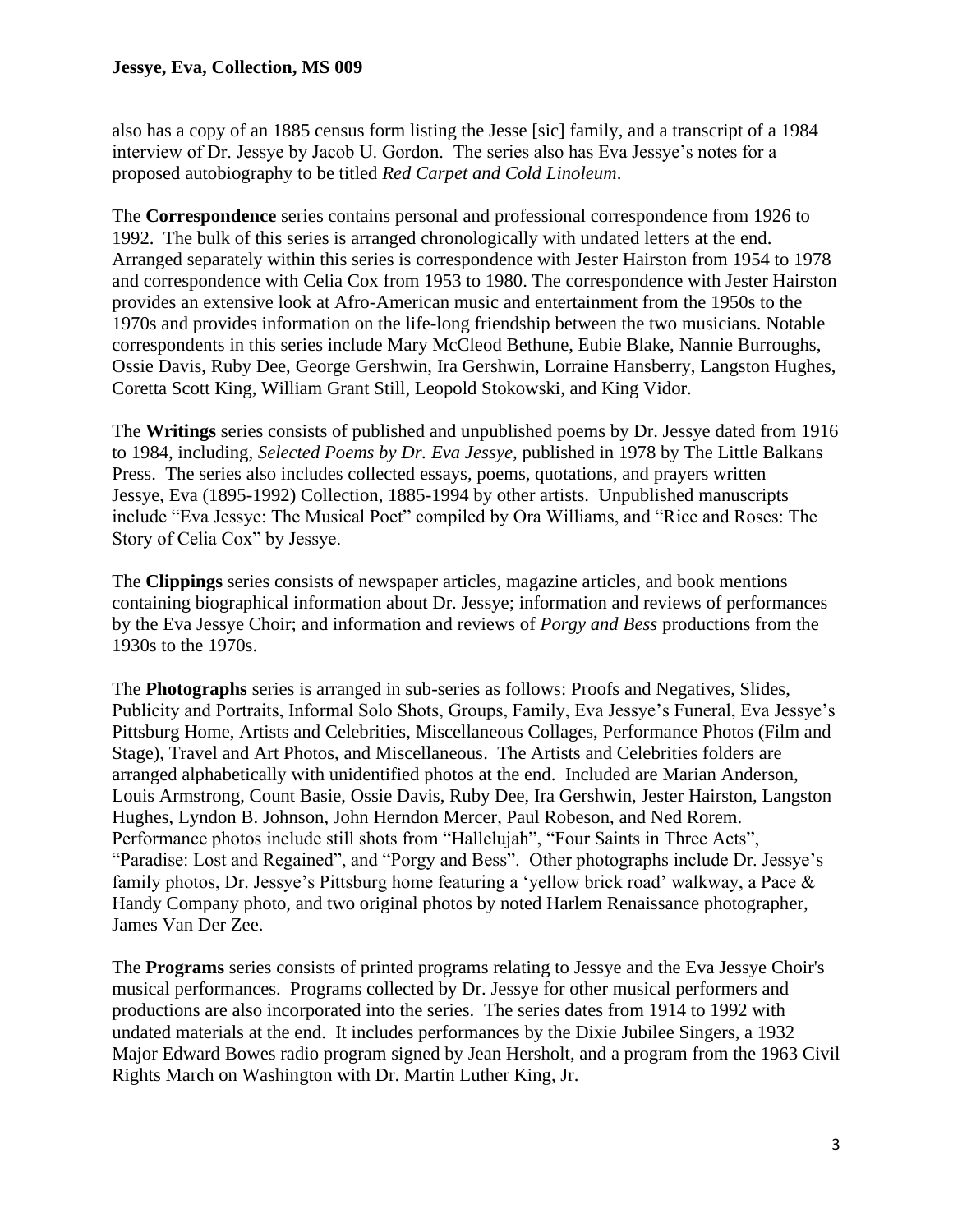The **Publicity** series consists of drafts of news releases containing biographical and performance information relating to Jessye during her term as Pittsburg State University's Artist-in-Residence. It includes information on Pittsburg productions by Dr. Jessye such as *Chronicle of Job*, *Paradise Lost and Regained*, *Tribute to the Clergy*, and *Western Star*. The series also includes earlier promotional brochures, pamphlets, and flyers about Jessye.

The **Eva Jessye Choir** series consists of members rosters for the Dixie Jubilee Singers and the Eva Jessye Choir. The series also includes photos used for publicity and promotion purposes, and photos of performances during the 1940 World's Fair in New York. The series also includes newspaper articles containing choir information and performance reviews.

The **Show Announcements and Invitations** series is arranged chronologically from 1942 to 1994 with undated materials at the end. The series includes invitations to Dr. Eva Jessye tributes, a 1942 invitation to "Death in Harlem" signed by Langston Hughes, a 1974 invitation to the dedication of Dr. Eva Jessye's Afro-American Music Collection at the University of Michigan at Ann Arbor, and a 1978 invitation to Dr. Jessye's exhibit at Pittsburg State University.

The *[Paradise Lost and Regained](http://axe.pittstate.edu/spcoll/JessyeEva.dot#paradise2)* series contains information on Jessye's interpretation of Milton's *Paradise Lost and Regained*. Most of the information in this series is from the 1978 Jessye, Eva (1895-1992) Collection, 1885-1994 production at Pittsburg State University. The series contains an audio recording of the production, correspondence, programs, notes, and several copies of the script with Dr. Jessye's hand-written changes. The series also includes rehearsal notes, stage plans, production expenses, guest lists, some music (songs and score fragments), and one performance photograph.

The **Eva Jessye Committee** series contains information on the oversight committee in charge of Dr. Jessye's term as Artist-In-Residence at Pittsburg State University from 1978 to 1981. The series includes a member roster, committee correspondence from 1977 to 1981, and expenditure records for Jessye.

The **Awards and Certificates** series consists of documents endorsing Jessye's works by organizations and educational institutions; resolutions and proclamations from cities and other government agencies; and plaques celebrating Jessye's contributions to art, education, film, music, theater, and other humanitarian and professional efforts. The series includes the 1981 recognition of Jessye as Kansas Ambassador for the Arts by Governor John Carlin.

The **Audio Recordings** series consists of recordings taped from 1926 to 1985. It includes a recording of the Hall Johnson Choir in 1926, an original recording of "Strawberry Woman" from *Porgy and Bess* in 1935, *Paradise Lost and Regained*, and a recording of a 1979 radio program by the Exodusters. The series also includes informal recordings of conversations between Jessye and Pittsburg archivist, Eugene DeGruson in 1985, and a one-way conversation between Dr. Jessye and Eubie Blake. Eubie Blake's voice is inaudible.

The **Scripts** series consists of original religious and patriotic dramas, speeches, and narratives written by Jessye. The series is arranged alphabetically with the unidentified fragments at the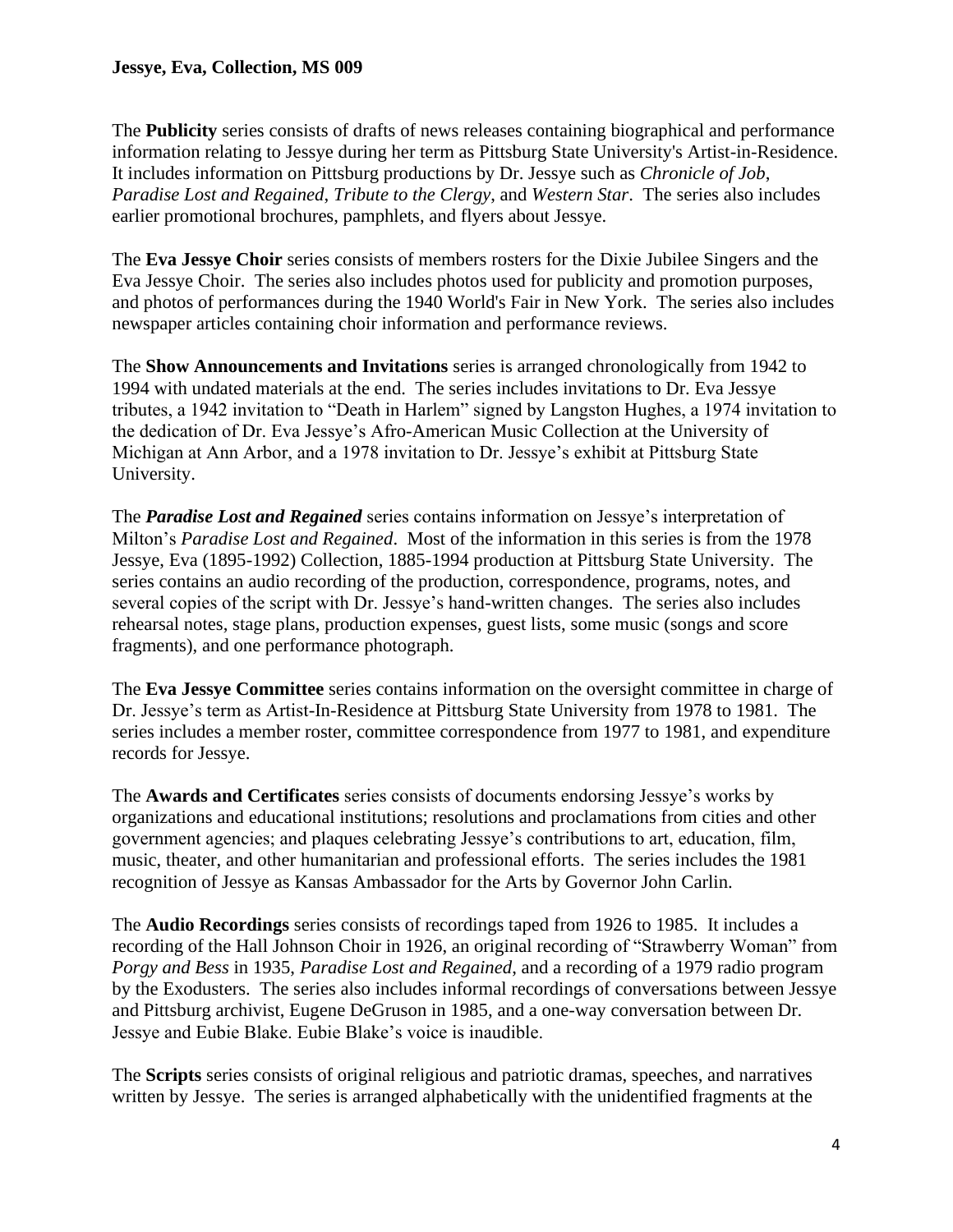end. The series includes incomplete programs titled "Let Your Light Shine," "The People, Yes!," "Report on the State of the Union," "The Story of Baltazar - The Black Magus,"and "Time of Harvest," Complete scripts include 'Audition," "Chronicle of Job," "Follow the Star," "He Walks Across the Sky," "The Incredible Diversity of Afro-American Vocal Music," "Minstrelsy, USA," "National Survey," "Palms of Victory," "The Story of the Black Wise Man," "Sweet Country," and "Western Star."

The **Sheet Music and Scores** series consists of published and manuscript music authored or arranged by Jessye and copies of published and manuscript music by other composers and lyricists. This series is arranged alphabetically by title. It includes Jessye's Musical Autogram composed by Robert Russell Bennett; "Crimson and Gold", a Pittsburg State University alma mater composed by Jessye; and two scores for *Porgy and Bess*.

The **Black History** series consists of collected newspaper and magazine articles concerning black history; biographical and promotional information on black artists and historical figures; African-American publications; entry and order forms for African-American books and choral books, including an order form/pamphlet for the Negro Book Society signed by Langston Hughes; and a copy of an 1852 South Carolina advertisement for a slave auction.

The **Contracts** series consists of contractual agreements for the Eva Jessye Choir. It includes the 1935 contract for the original Broadway production of *Porgy and Bess.*

The **Miscellaneous and Oversized** series consists of oil share certificates from 1914 to 1920; travel itineraries; expenses and invoices; collected posters and artworks by various artists, including an original Romare Bearden painting; plaques.

# **Folder List**

# **Series 1: Biographical**

# **Box 1:**

- f. 1 Promotional
- f. 2 Interview transcript by Jacob U. Gordon, 1984
- f. 3 Marriage certificate, 1936
- f. 4 Death certificate (copy), 1992
- f. 5 Last Will and Testament, 1965
- f. 5a Memorial Program, 1992
- f. 6 Kansas State Census (copy), Volume 135, 1885
- f. 7 Pittsburg State University blank letterheads, Artist-in-Residence
- f. 8 Book plan and notes
- f. 9 Miscellaneous and notes
- f. 10 Little Balkans Press order form for Volume No. 4 featuring Eva Jessye, 1981

#### **Series 2: Correspondence**

- f. 11 1926-1937
- f. 12 1942-1949
- f. 13 1950-1955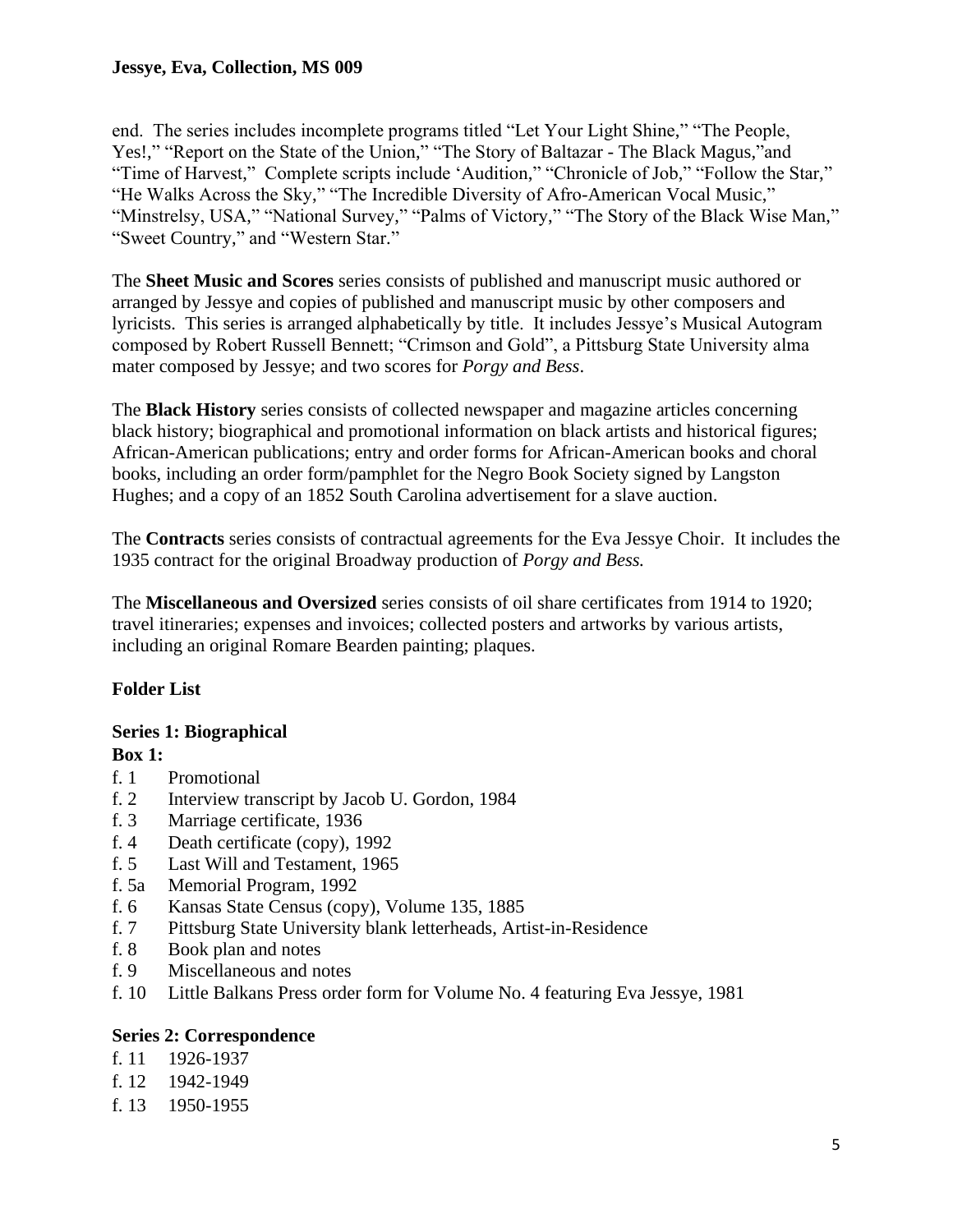- f. 14 1956-1959
- f. 15 1960-1965
- f. 16 1966-1969
- f. 17 1970-1972
- f. 18 1973-1974
- f. 19 1974, oversized
- f. 20 1975
- f. 21 1976
- f. 22 1977
- f. 23 1978
- f. 24 1979
- f. 25 1980-1981
- f. 26 1982-1983
- f. 27 1984-1992
- f. 28 Undated, A-L
- f. 29 Undated, M-Z
- f. 30 Hairston, Jester, 1954-1968
- f. 31 Hairston, Jester, 1969-1971
- f. 32 Hairston, Jester, 1972-1974
- f. 33 Hairston, Jester, 1975-1978
- f. 34 Hairston, Jester, undated
- f. 35 Cox, Celia, 1953-1968
- f. 36 Cox, Celia, 1969-1970
- f. 37 Cox, Celia, 1971-1972
- f. 38 Cox, Celia, 1973-1974
- f. 40 Cox, Celia, undated
- f. 41 Pittsburg State University, Eva Jessye Day, 1978

#### **Series 3: Writings**

- f. 42 Poems, 1916-1925
- f. 43 Poems, 1927-1977
- f. 44 Poems, 1979-1980
- f. 45 Poems, 1981-1984
- f. 46 Poems, undated
- f. 47 Selected Poems by Eva Jessye, 1978
- f. 48 "Rice and Roses: The Story of Celia Cox" by Eva Jessye
- f. 49 "Eva Jessye: The Musical Poet" by Ora Williams
- f. 50 Lyrics, undated
- f. 51 Essays, other writers, undated
- f. 52 Poems, other writers, undated
- f. 53 Famous quotations, other writers, undated
- f. 54 Prayers, other writers, undated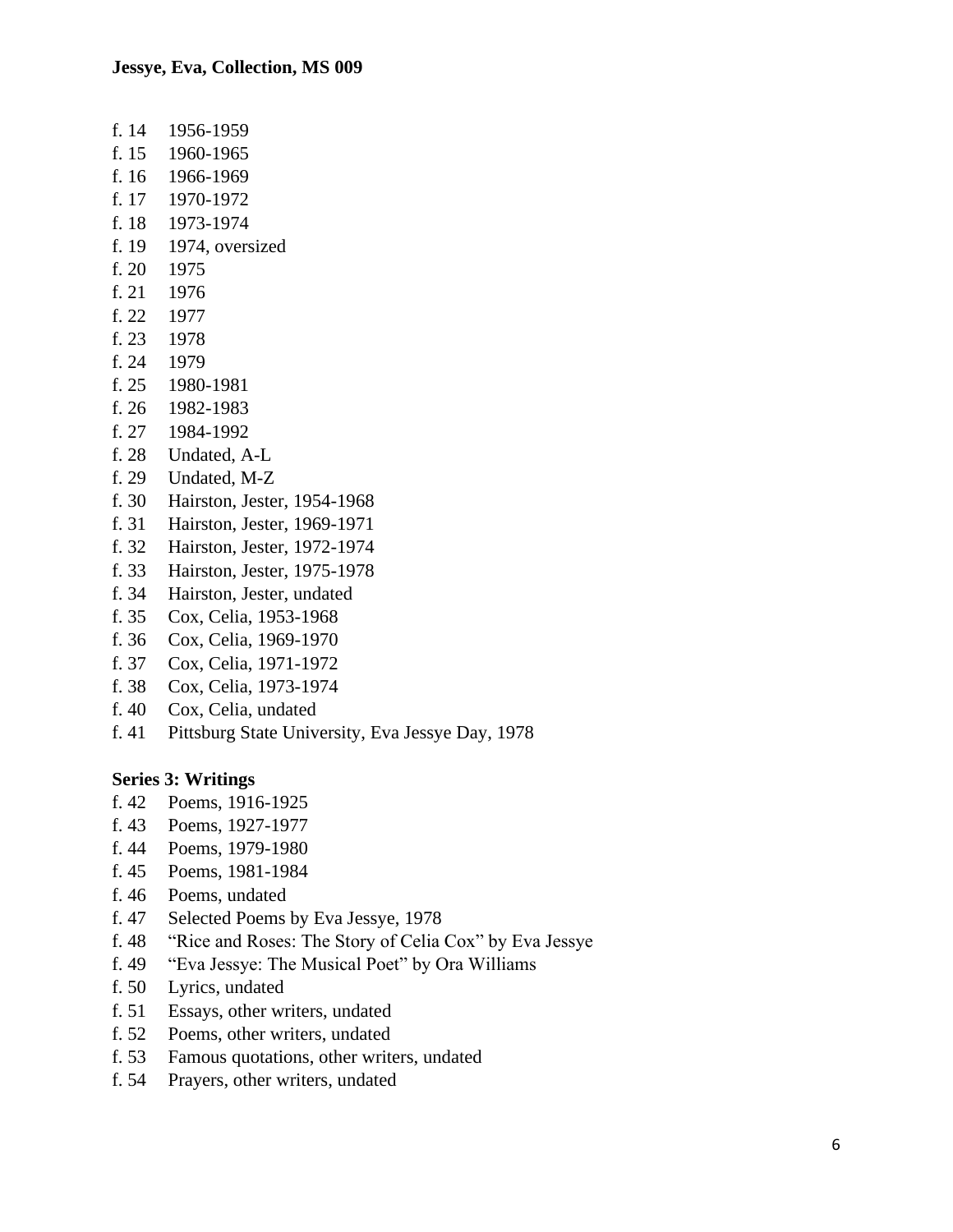# **Series 4: Clippings**

- f. 55 1934-1969
- f. 56 1970-1972
- f. 57 1973-1975
- f. 58 1976-1977
- f. 59 January-August, 1978
- f. 60 September, 1978
- f. 61 October-December, 1978
- f. 62 1979
- f. 63 1980-1985
- f. 64 1987-2001
- f. 65 Undated

# **Box 2:**

- f. 66 *Porgy and Bess*, 1930s-1960s
- f. 67 *Porgy and Bess*, 1970s and undated
- f. 68 Book mentions
- f. 69 Over-sized clippings

# **Series 5: Photographs**

- f. 70 Proofs and Negatives
- f. 71 Proofs and Negatives
- f. 72 Photo Slides, Personal
- f. 73 Photo Slides, Pittsburg State University interviews
- f. 74 Publicity and portrait photos, Jessye
- f. 75 Informal photos, Jessye solo
- f. 76 Group photos
- f. 77 Group photos, unidentified
- f. 78 Family photos
- f. 79 Eva Jessye funeral, 1992
- f. 80 Eva Jessye home, Pittsburg, Kansas
- f. 81 Artists and Celebrities, A
- f. 82 Artists and Celebrities, B
- f. 83 Artists and Celebrities, C-D
- f. 84 Artists and Celebrities, E-F
- f. 85 Artists and Celebrities, G-H
- f. 86 Artists and Celebrities, J-L
- f. 87 Artists and Celebrities, M-N
- f. 88 Artists and Celebrities, O-R
- f. 89 Artists and Celebrities, S-T
- f. 90 Artists and Celebrities, U-V
- f. 91 Collages
- f. 92 Performance, film and stage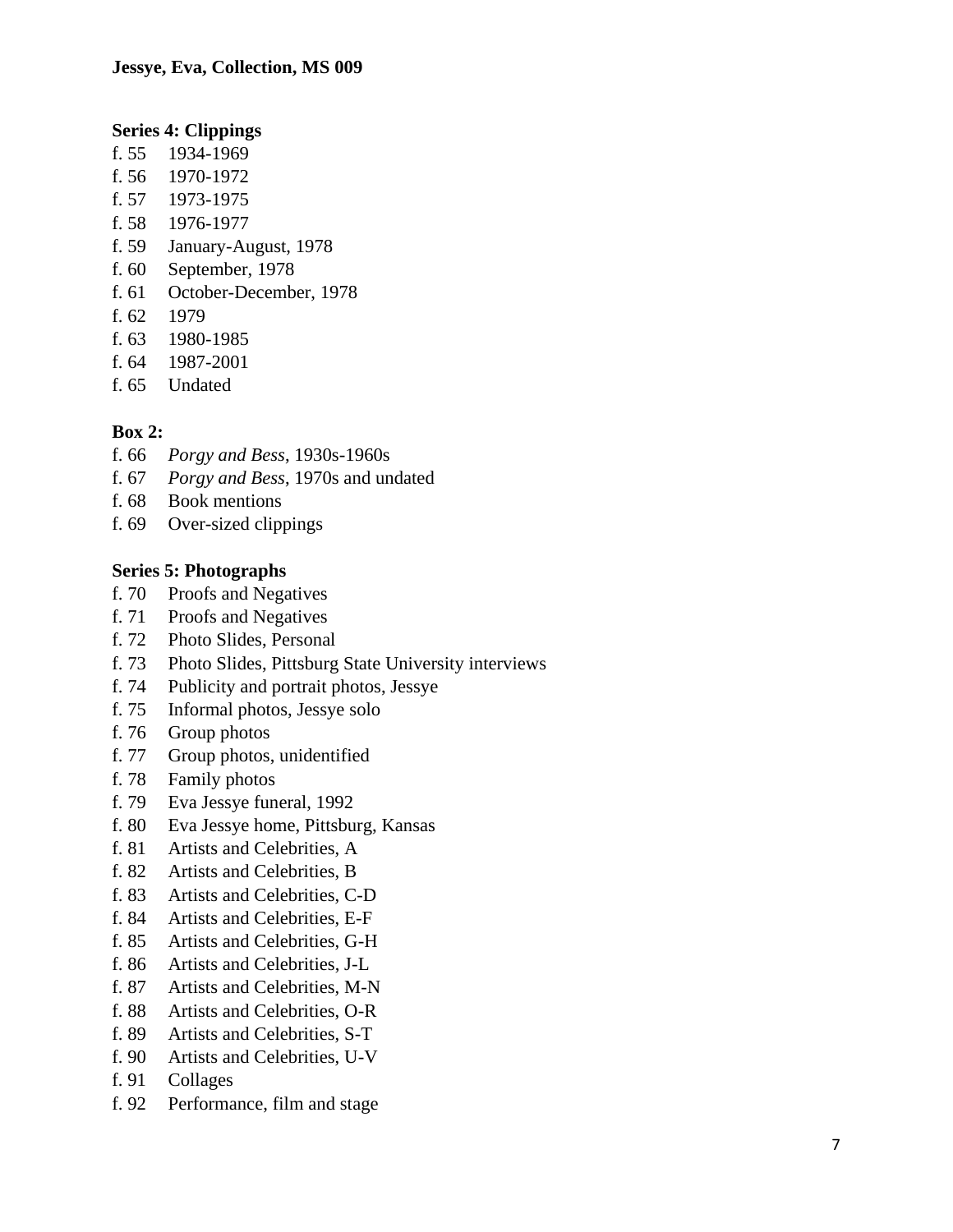- f. 93 Travel and art
- f. 94 Undated and unidentified photos
- f. 95 Undated and unidentified photos
- f. 96 Jessye, Eva, oversized
- f. 97 Group photos, oversized
- f. 98 Artists, oversized
- f. 99 Pace and Handy Music Company

#### **Series 6: Programs**

- f. 100 1914-1932
- f. 101 1934-1938
- f. 102 1939-1940
- f. 103 1941-1949
- f. 104 1950-1955
- f. 105 1956-1959
- f. 106 1960-1962
- f. 107 1963-1965
- f. 108 1966
- f. 109 1967-1968
- f. 110 1969-1970
- f. 111 1971-1972

#### **Box 3:**

- f. 112 1973
- f. 113 1974
- f. 114 1975
- f. 115 1976-1977
- f. 116 1978
- f. 117 1979-1980
- f. 118 1981-1982
- f. 119 1983,1984,1985,1989,1991,1992
- f. 120 Programs, undated
- f. 121 Programs, undated
- f. 122 Miscellaneous

#### **Series 7: Publicity**

- f. 123 News releases
- f. 124 Press releases, Pittsburg State University's Office of Public Relations, 1978
- f. 125 Press releases, Pittsburg State University's Office of Public Relations, 1979
- f. 126 Press releases, Pittsburg State University's Office of Public Relations, 1980
- f. 127 Promotional

#### **Series 8: Eva Jessye Choir**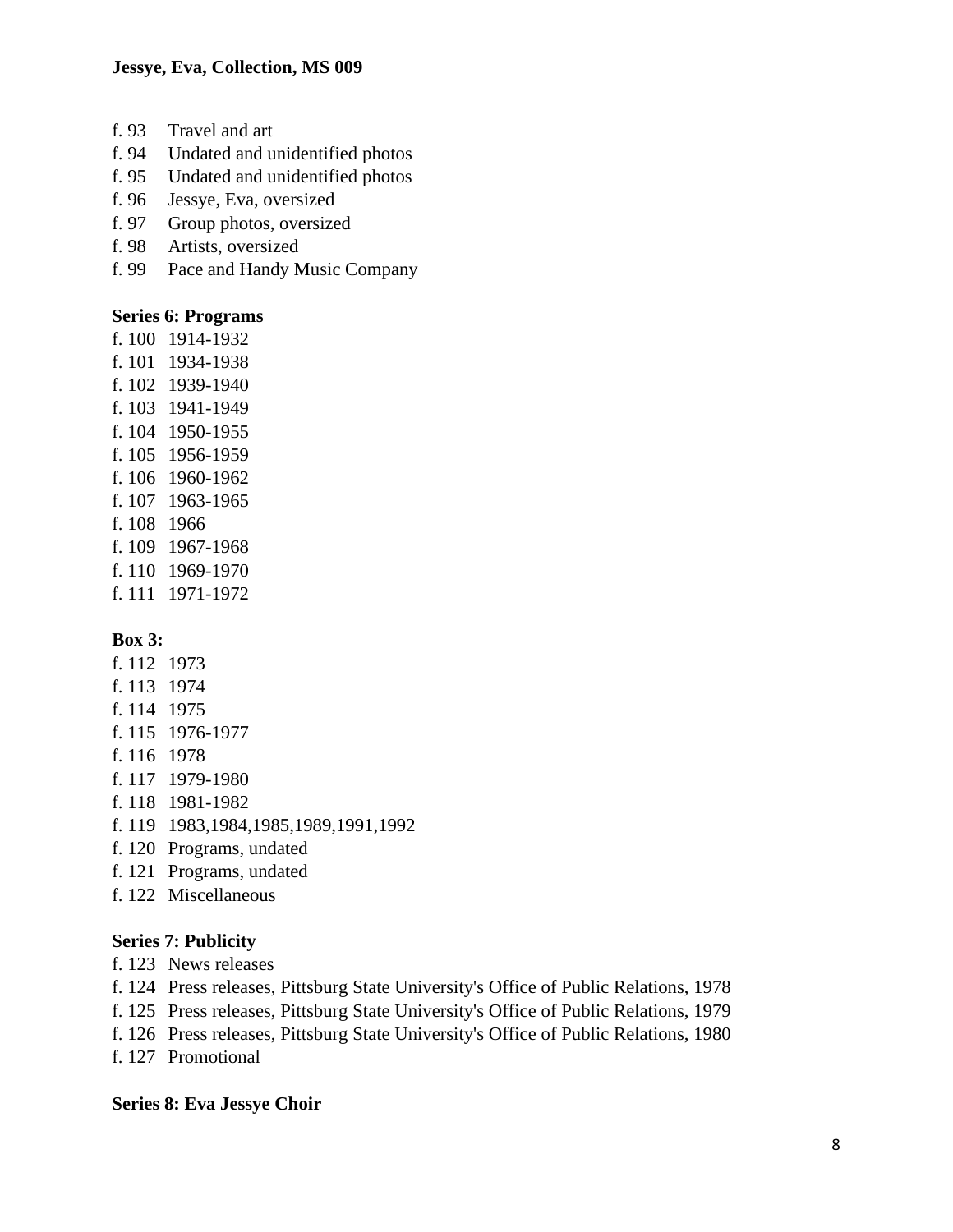- f. 128 Member List
- f. 129 Dixie Jubilee Singers, record list
- f. 130 Travel and Appearances
- f. 131 Publicity
- f. 132 Clippings
- f. 133 Photos, publicity
- f. 134 Photos, performance
- f. 135 Photos, on tour
- f. 136 "Ten Commandments for the Choir"

#### **Series 9: Show Announcements and Invitations**

- f. 137 1942-1974
- f. 138 1975-1994
- f. 139 Undated

#### **Series 10: Paradise Lost and Regained**

- f. 140 Correspondence
- f. 141 Program and notes
- f. 142 Script and notes
- f. 143 Script and notes
- f. 144 Rehearsal notes
- f. 145 Stage Plan
- f. 146 Expenses
- f. 147 Review
- f. 148 Photograph
- f. 149 Guest lists
- f. 150 Music (Fragments)
- f. 151 Music (Fragments
- f. 152 Music (Fragments
- f. 152b Reel to Reel Recording of 1978 PSU Production (see box 8)

#### **Series 11: Eva Jessye Committee (PSU)**

- f. 153 Member list
- f. 154 Correspondence, 1977-1981
- f. 155 Expenses

### **Series 12: Awards and Certificates**

f. 156 Awards and Certificates

#### **Box 4:**

- f. 157 Resolutions and Proclamations
- f. 158 Awards, Certificates, Resolutions, Proclamations oversized
- f. 159 Resolutions Other artists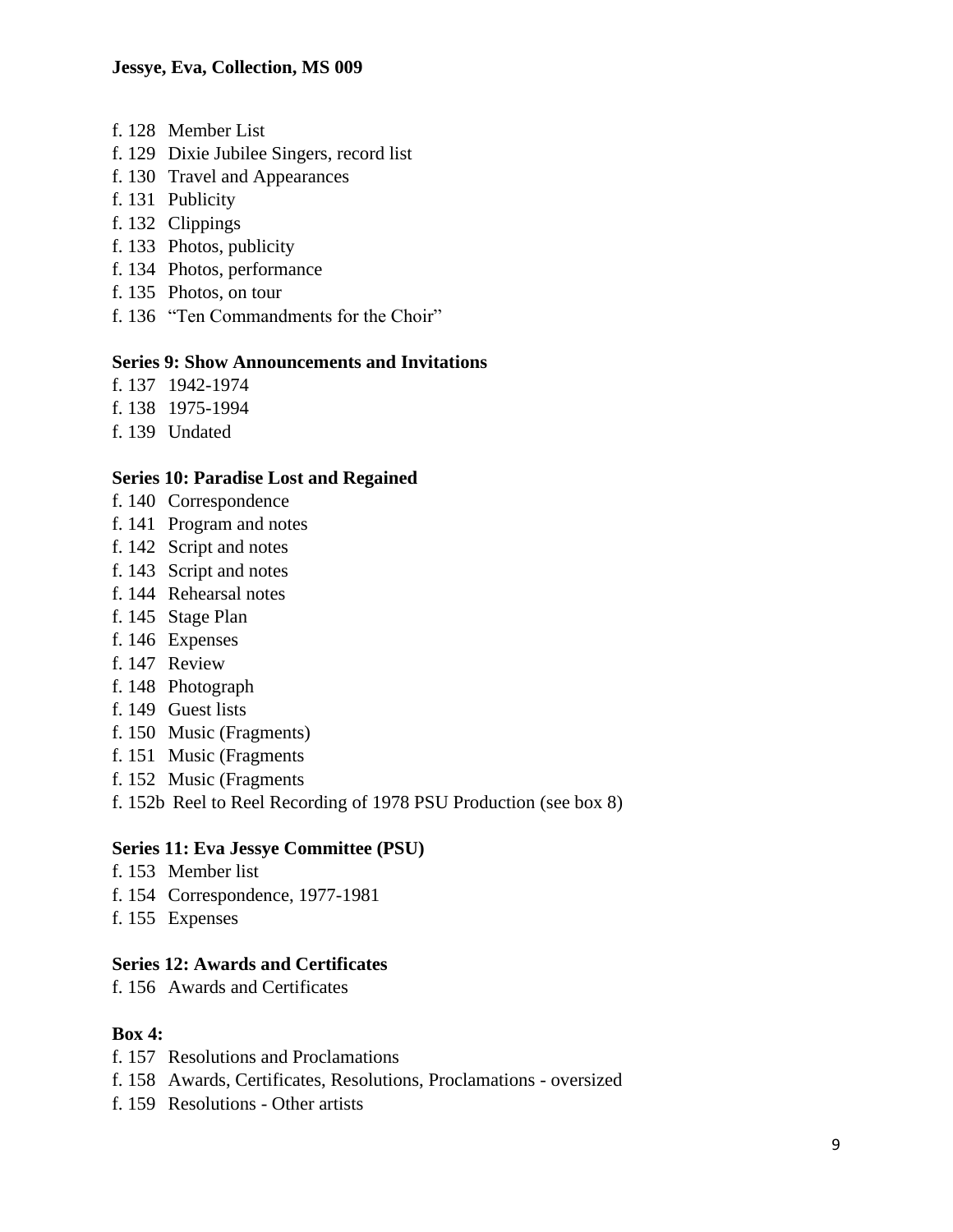### **Series 13: Audio Recordings**

- f. 160 Hall Johnson Choir, 1926
- f. 161 Porgy and Bess, "Strawberry Woman," 1935
- f. 162 "Chronicle of Job"
- f. 163 Exodusters- WREN radio featuring Dr. Eva Jessye, August 5, 1979
- f. 164 Telephone conversation with Eubie Blake, November 15, 1979
- f. 165 "Tribute to the Clergy", 1980
- f. 166 Dr. Eva Jessye at the Langston Hughes Conference, Missouri Southern State College, March 13, 1981
- f. 167 "Western Star", June 21,1981
- f. 168 Eva Jessye and Gene DeGruson en route to the airport- December 7, 1985
- f. 169 Side A Highlights of CBS Broadcast, undated Side B – "Noel Coward and Mary Martin Together in Music", 1955

#### **Series 14: Scripts**

- f. 170 "Audition" Jessye
- f. 171 "Chronicle of Job" Jessye
- f. 172 "Follow the Star" Jessye
- f. 173 "He Walks Across the Sky" Jessye
- f. 174 "The Incredible Diversity of Afro-American Vocal Music" Jessye
- f. 175 "Let Your Light Shine" Jessye
- f. 176 "Member of the Wedding" McCuller, Carson
- f. 177 "Minstrelsy, USA" Jessye
- f. 178 "National Survey" Jessye
- f. 179 "Palms of Victory" Jessye
- f. 180 "The People, Yes!" Jessye
- f. 181 "Report on the State of the Union" Jessye
- f. 182 "The Story of Baltazar The Black Magus", 1932, Jessye
- f. 183 "The Story of the Black Wise Man" Jessye
- f. 184 "Sweet Country" Jessye
- f. 185 "Time of Harvest" Jessye
- f. 186 "A Tribute to Our Mother Mrs. Ida B. Wells Mother Wells" Jessye
- f. 187 "Western Star" Jessye
- f. 188 Speeches and Narratives
- f. 189 Unidentified

#### **Series 15: Sheet Music and Scores**

- f. 190 Selections from *Porgy and Bess*; "Love Walked In"-Gershwin
- f. 191 "American Legends" Siegmeister
- f. 192 Compositions and arrangements by Eva Jessye
- f. 193 "Crimson and Gold- PSU Alma Mater"-Jessye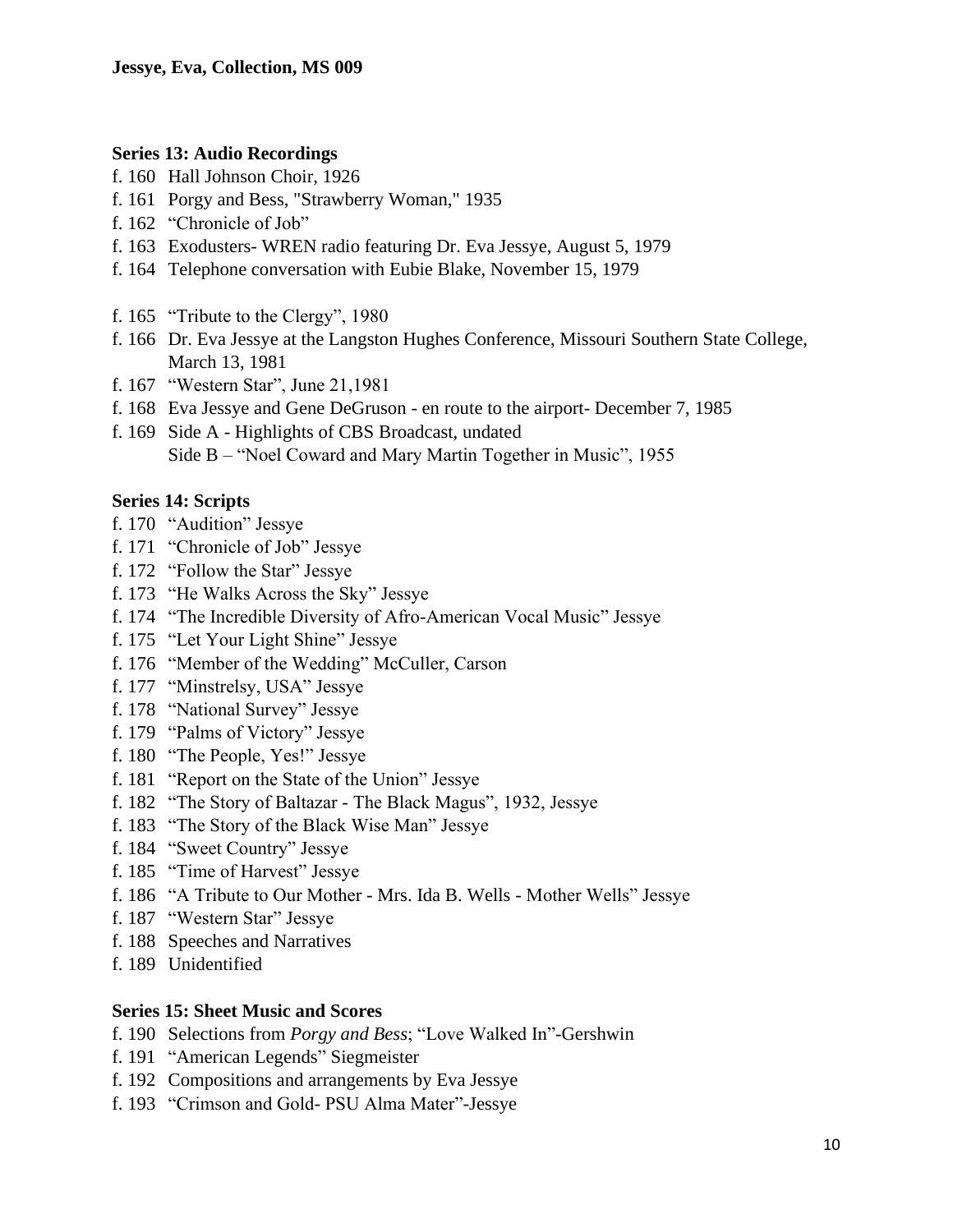- f. 194 "Chronicle of Job"-Jessye
- f. 195 *Beethoven Piano Sonatas*-Beethoven
- f. 196 "Big Mama Blues"-Murphy
- f. 197 "Caroline's"
- f. 198 *Chopin Simplified:12 Favorite Compositions*-Wallis
- f. 199 *Cool and Warm* Guitar Series, Volume I-Lucie
- f. 200 "De Screech Owl's Wahnin'"-Shibley
- f. 201 "Dance of Spain" (Pequena Danza Española)-Iturbi
- f. 202 "Dear Mr. Santa Claus"-Taylor
- f. 203 "The Death of Jesus"-Hancock
- f. 204 "Eili, Eili"-Fisher

#### **Box 5:**

- f. 205 "Eva Jessye Musical Autogram" Bennett
- f. 206 *Famous Negro Spirituals* (incomplete)-Frey
- f. 207 "Fireplace"
- f. 208 "Four Saints in Three Acts" (Fragments) Virgil Thomson
- f. 209 "I'm Following You" (voice arr.; piano arr.) Dreyer and McDonald
- f. 210 "Freedom"
- f. 211 *Four Indian Love Songs* Hope
- f. 212 "Give and Forgive" (Fragment) O'Keefe
- f. 213 "Gue Gue Solingaie" Nickerson
- f. 214 "He Walks Across the Sky" Spina
- f. 215 "The Heart of Russian Music" Various Composers
- f. 216 "Heaven" Tenor I part
- f. 229 "Hiding in the Shadows of the Moon"
- f. 217 *Hollandisches Volksleben* Rontgen
- f. 218 "I Have to Tell You" Rome
- f. 219 "I Love Life" Mana Zucca
- f. 220 "I Remember the Cornfields" Mayne
- f. 221 "In A Persian Market" Ketelbey
- f. 222 "Jeannine"
- f. 223 *Rondo in G Major* Beethoven
- f. 224 "The Most Popular Modern Piano Pieces" (1911) Gallico
- f. 225 "Twenty Modern Songs" (Incomplete) compiled by William Arms Fisher
- f. 226 "La Veedah"
- f. 227 "Laurence and Andover"
- f. 228 "Lifting as We Climb" Hynson
- f. 229 "Love"
- f. 230 "Love Always"
- f. 231 "Love Is A Very Light Thing" Rome
- f. 232 "Magnanimous" Battle
- f. 233 "Mammy's Lullaby" Shibley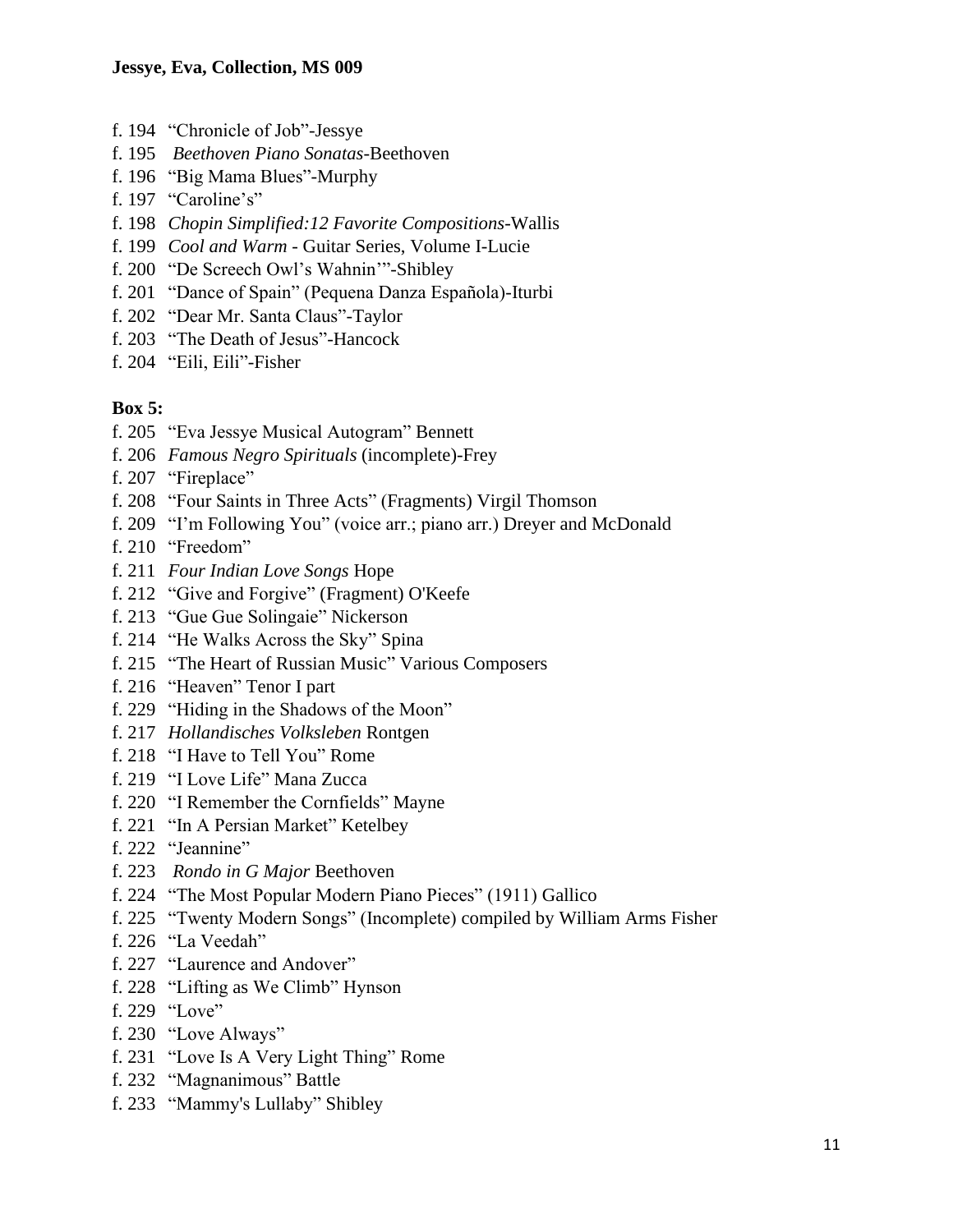- f. 234 "Merry Christmas" H.T. Burleigh
- f. 235 "Mother's First Lullaby" Bock
- f. 236 "My Ain Folk" Lemon
- f. 237 "My Soul Is A Witness" Cheatham (signed)
- f. 238 "Negro Spirituals"-Burleigh, H.T. (signed) (fragment)
- f. 239 "The New Moon" Romberg
- f. 240 "Oh! Mr. Lincoln" Millet
- f. 241 "Old Corsican Ballad" Mackenzie
- f. 242 *Porgy and Bess*, score, Gershwin oversized
- f. 243 *Porgy and Bess*, choral conductor's score, Gershwin oversized
- f. 244 "Recit and Ballad" from *H.M.S. Pinafore* Gilbert and Sullivan
- f. 245 "Recuerdos de mi Tierra" Brandt
- f. 246 "Rise! Shine!" Johnson
- f. 247 "Road to Richmond" Nathan
- f. 248 *25 Russian Folk Songs and Operatic Arts*
- f. 249 *School of Scale and Arpeggio Playing* A.K. Virgil
- f. 250 "Shake the Heavens"
- f. 251 "Sing This Blessed Morn"
- f. 252 "Slow Me Down Lawd" arr. Cooke
- f. 253 "The Sons of Light" Vaughan Williams
- f. 254 "Southern Rhapsody" Hosmer
- f. 255 "Sorrow Song"
- f. 256 "Station Heaven" Gerke
- f. 257 "Stove Pipe Hat" Spina
- f. 258 *Strauss Waltzes* (Vocal) Strauss
- f. 259 "Sunflower" David
- f. 260 "Swanee River" (Horn Part) Foster
- f. 261 "Sweet Daisy Stokes" (Incomplete) Hoyt
- f. 262 "Sylvia"-Arr. Harmann
- f. 263 "There's A Goldmine in the Sky" (incomplete) Kenny
- f. 264 "They Call the Wind Maria" from *Paint Your Wagon* Lowe
- f. 265 "This Is God's War" Bergersen
- f. 266 "Timber" Cunningham
- f. 267 "Vagabond Song" (2<sup>nd</sup> Tenor Part) Richman, Burton, Messenheimer
- f. 268 "Waiting at the End of the Road" (Orchestra Parts) Berlin
- f. 269 "Wanting You" from *The New Moon* Romberg
- f. 270 "The Whistlin' Cowboy" Bernard
- f. 271 "Why Be Afraid to Dance" Rome
- f. 272 "A Winter Tree" Bock
- f. 273 *Mörike-Lieder* (incomplete) Wolf
- f. 274 *The Virtuoso Pianist in 60 Exercises* (incomplete) Hanon
- f. 275 *Six Sonatinas, Op. 36* (incomplete) Clementi
- f. 276 *Red Foley's Cowboy Songs and Mountain Ballads* (incomplete) Foley